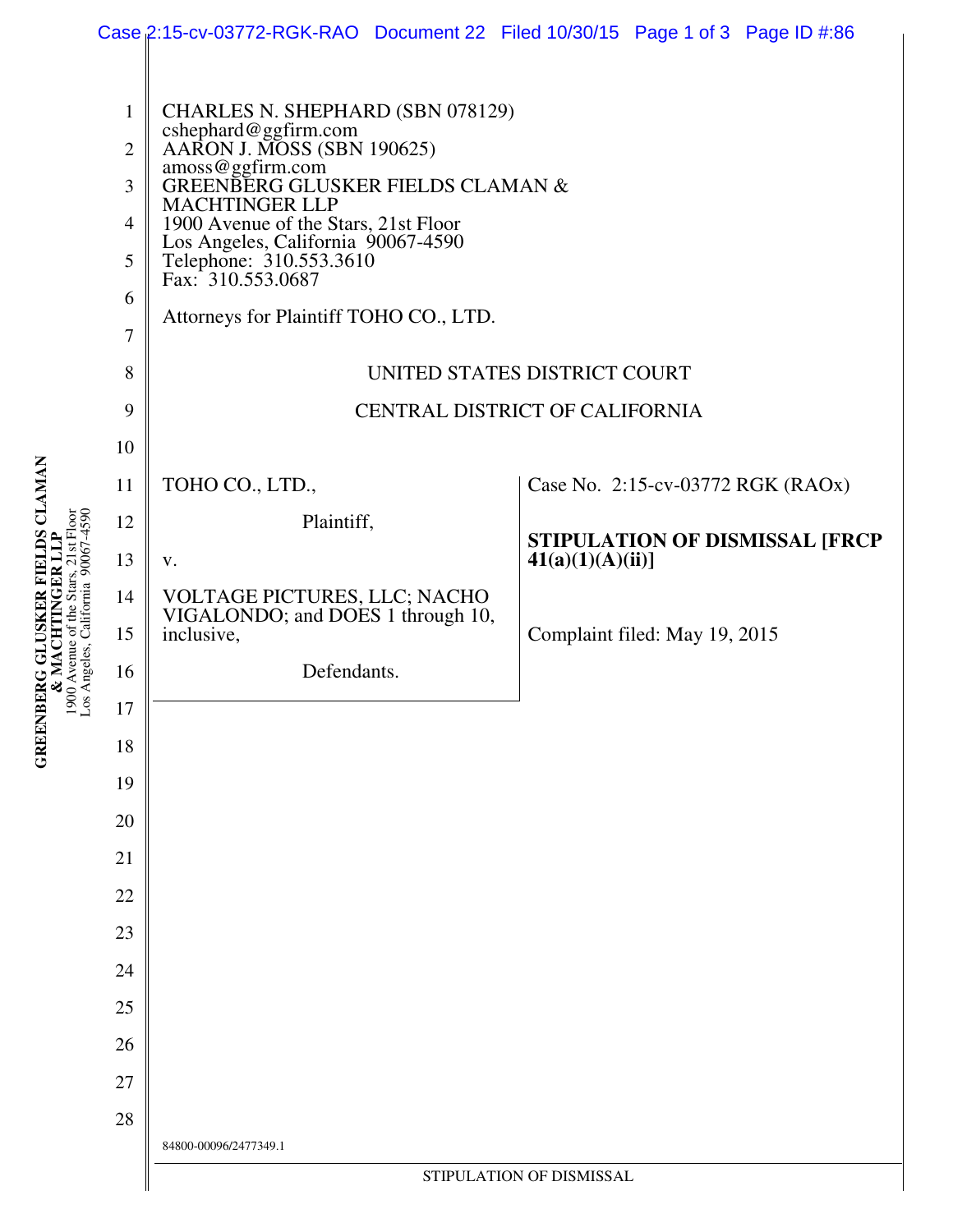| $\mathbf{1}$   | IT IS HEREBY STIPULATED and agreed by and between the parties to this                       |                                                                    |  |  |
|----------------|---------------------------------------------------------------------------------------------|--------------------------------------------------------------------|--|--|
| $\mathfrak{2}$ | action, through their respective counsel of record, that this action be dismissed with      |                                                                    |  |  |
| 3              | prejudice, with each party bearing their own respective fees and costs. The parties are     |                                                                    |  |  |
| $\overline{4}$ | entering into this stipulation because the matter has been settled.                         |                                                                    |  |  |
| 5              |                                                                                             |                                                                    |  |  |
| 6              | DATED: October 30, 2015                                                                     | <b>GREENBERG GLUSKER FIELDS CLAMAN</b><br>& MACHTINGER LLP         |  |  |
| 7              |                                                                                             |                                                                    |  |  |
| 8              |                                                                                             | By: /S/ Charles N. Shephard<br>CHARLES N. SHEPHARD                 |  |  |
| 9              |                                                                                             | <b>AARON J. MOSS</b>                                               |  |  |
| 10             |                                                                                             | Attorneys for Plaintiff TOHO CO., LTD.                             |  |  |
| 11             | DATED: October 30, 2015                                                                     | <b>EISNER JAFFE</b>                                                |  |  |
| 12             |                                                                                             |                                                                    |  |  |
| 13             |                                                                                             | By: /S/ Carole E. Handler<br><b>CAROLE E. HANDLER</b>              |  |  |
| 14             |                                                                                             | Attorneys for Defendant VOLTAGE<br>PICTURES, LLC                   |  |  |
| 15             | DATED: October 30, 2015                                                                     | PLONSKER LAW LLP                                                   |  |  |
| 16             |                                                                                             |                                                                    |  |  |
| 17             |                                                                                             | /S/ Michael J. Plonsker<br>$\mathbf{By:}$                          |  |  |
| 18             |                                                                                             | <b>MICHAEL J. PLONSKER</b><br><b>Attorneys for Defendant NACHO</b> |  |  |
| 19             |                                                                                             | VIGALONDO                                                          |  |  |
| 20             |                                                                                             |                                                                    |  |  |
| 21             |                                                                                             |                                                                    |  |  |
| 22             | <b>SIGNATURE CERTIFICATION</b>                                                              |                                                                    |  |  |
| 23             |                                                                                             |                                                                    |  |  |
| 24             | Pursuant to Section $2(f)(4)$ of the Electronic Case Filing Administrative Policies         |                                                                    |  |  |
| 25             | and Procedures Manual, I hereby certify that the content of this document is acceptable to  |                                                                    |  |  |
| 26             | all parties and I have authorization to affix their electronic signatures to this document. |                                                                    |  |  |
| 27             |                                                                                             |                                                                    |  |  |
| 28             |                                                                                             |                                                                    |  |  |
|                | 84800-00096/2477349.1                                                                       | $\mathbf{2}$                                                       |  |  |
|                | STIPULATION OF DISMISSAL                                                                    |                                                                    |  |  |